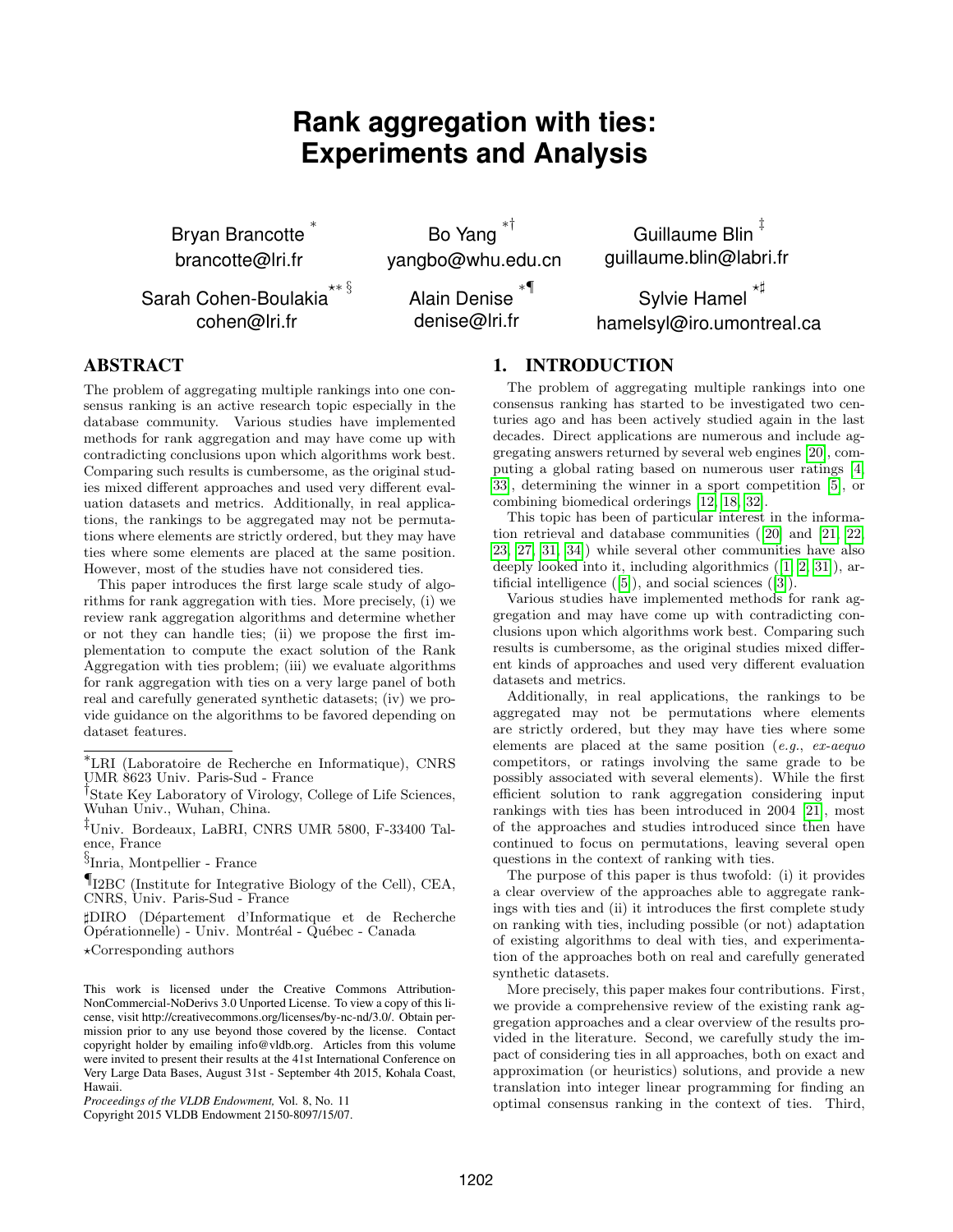we present the results we obtained on real and synthetic datasets by using available rank aggregation algorithms. Finally, a careful analysis of the results allows us to provide a comprehensive view of the algorithms to be used depending on the kind of application and carefully identified datasets features (e.g., number of elements, similarity between input rankings...).

The paper is organized as follows. After introducing the formal background in Section 2, we review the major rank aggregation algorithms available in the literature (Section 3). In Section 4, we study the consequence of considering ties both on exact and approximation (or heuristics) solutions. Previous results on the performance and relative quality of existing approaches are summarized in Section 5. Section 6 describes the experimental setting of the study, the datasets we gathered and/or generated, and the methodology used for comparing the available approaches. We analyze our results and provide guidance on the algorithm to be favored based on dataset features in Section 7 while we discuss perspectives in Section 8.

## 2. BACKGROUND

## 2.1 Rank Aggregation problem

Among the communities the rank aggregation problem is named differently including Kemeny rank aggregation [\[3,](#page-11-13) [5,](#page-11-3) [6,](#page-11-14) [14\]](#page-11-15), consensus ranking [\[30\]](#page-11-16), median ranking [\[12\]](#page-11-4), and preference aggregation [\[17\]](#page-11-17).

The rank aggregation problem has been originally defined for a set of permutations. A **permutation**  $\pi$  is a bijection of  $[n] = \{1, 2, \ldots, n\}$  onto itself. It represents a strict total order of the elements of  $[n]$  (it is thus a *ranking*). The set of all permutations of  $[n]$  is denoted  $\mathbb{S}_n$ , and its size is  $|\mathbb{S}_n| = n!$ . As usual,  $\pi[i]$  stands for the image (or position) of integer i in permutation  $\pi$ , and we denote  $\pi = \pi[1]\pi[2] \dots \pi[n]$ .

A classical dissimilarity measure for comparing two permutations is the **Kendall-** $\tau$  distance [\[29\]](#page-11-18) which counts the number of pairs for which the order is different in the two permutations. More formally, the Kendall- $\tau$  distance, here denoted D, counts the pairwise disagreements between two permutations,  $\pi$  and  $\sigma \in \mathbb{S}_n$ , and is defined as:

$$
D(\pi, \sigma) = |\{(i, j) : i < j \land
$$

$$
(\pi[i] < \pi[j] \land \sigma[i] > \sigma[j] \lor \pi[i] > \pi[j] \land \sigma[i] < \sigma[j])\}|
$$

Other metrics exist (e.g., Spearman's footrule [\[19\]](#page-11-19)), which are all within constant multiples of each others [\[21\]](#page-11-7).

From the Kendall- $\tau$  distance, the **Kemeny score** [\[28\]](#page-11-20) is defined as the sum of Kendall- $\tau$  distances between a given permutation and all permutations in a given set. More formally, given any set of permutations  $\mathcal{P} \subseteq \mathbb{S}_n$  and a permutation  $\pi$ , we define the Kemeny score S as:

$$
S(\pi, \mathcal{P}) = \sum_{\sigma \in \mathcal{P}} D(\pi, \sigma)
$$

Finally, the problem of finding an optimal consensus  $\pi^*$ of a set  $\mathcal{P} \subseteq \mathbb{S}_n$  is to find  $\pi^*$  such that:

$$
\forall \pi \in \mathbb{S}_n : S(\pi^*, \mathcal{P}) \le S(\pi, \mathcal{P}).
$$

The optimal consensus  $\pi^*$  is also denoted as *optimal Kemeny* ranking [\[1,](#page-10-0) [3,](#page-11-13) [4,](#page-11-1) [5\]](#page-11-3), optimal aggregation [\[20\]](#page-11-0), optimal solution [\[2,](#page-10-1) [27,](#page-11-10) [30,](#page-11-16) [31\]](#page-11-11) and median [\[12\]](#page-11-4).

There may be several optimal consensus.

Example: Let us consider the set of input permutations  $\mathcal{P} = {\pi_1, \pi_2, \pi_3}$  where  $\pi_1 = [A, D, B, C], \pi_2 = [A, C, B, D],$  $\pi_3 = [D, A, C, B]$ . The optimal consensus ranking of P is  $\pi^* = [A, D, C, B]$ . The Kemeny score of  $\pi^*$  is made of the pairwise disagreements A-D in  $\pi_3$ , D-C in  $\pi_2$ , D-B in  $\pi_2$ , and C-B in  $\pi_1$  thus  $S(\pi^*, \mathcal{P}) = 4$ .

Considering the Kendall- $\tau$  distance, the rank aggregation problem is known to be NP-hard when the number of permutations in  $P$  is even and greater or equal to 4 [\[7,](#page-11-21) [20\]](#page-11-0). It is an open problem when the number of permutations is odd.

## <span id="page-1-0"></span>2.2 Ranking with ties

We now consider the problem of rank aggregation with ties, that is, when elements in the input rankings can be tied (with equal rank). More formally, following [\[21\]](#page-11-7), a bucket order on  $[n]$  is a transitive binary relation  $\triangleleft$  represented by a set of non empty buckets  $\mathcal{B}_1, \ldots, \mathcal{B}_k$  that forms a disjoint partition of [n] such that  $x \leq y$  if and only if there are  $i, j$ with  $i < j$  such that  $x \in \mathcal{B}_i$  and  $y \in \mathcal{B}_j$ . A ranking with ties on [n] is defined as  $r = [\mathcal{B}_1, \dots, \mathcal{B}_k]$ , where  $r[x] = i$  iff  $x \in \mathcal{B}_i$ . Although the classical formulation of the Kendall- $\tau$  distance allows to compare rankings with ties [\[3,](#page-11-13) [31\]](#page-11-11), in this case it is not a distance anymore [\[22\]](#page-11-8); moreover, ties are actually ignored and no disagreement can be considered for (un)tied elements. Therefore, whatever the input is, the ranking with the fewest disagreements is the ranking where all elements are tied in a unique bucket. To avoid producing such a non-sense solution, algorithms based on Kendall- $\tau$ have to restrain themselves to produce permutations. As a consequence, the **generalized Kendall-** $\tau$  distance, denoted G, has been introduced to address the need of producing ranking with ties. It is defined as follows:

$$
G(r,s) = \left| \{ (i,j) : i < j \land \right.\}
$$

$$
((r[i] < r[j] \land s[i] > s[j]) \lor (r[i] > r[j] \land s[i] < s[j]) \lor \left.\left(r[i] \neq r[j] \land s[i] = s[j]\right) \lor \left(r[i] = r[j] \land s[i] \neq s[j])\right) \} \right|
$$

A pair of elements which are either inversed or tied in only one ranking counts as one disagreement. Computing the distance is equivalent to sorting the elements and can be done, with adaptations, in log-linear time when considering ranking with ties [\[20\]](#page-11-0).

[\[10,](#page-11-22) [12,](#page-11-4) [21\]](#page-11-7) assign a different cost to the case where two elements are inversed compared to the case where two elements are tied in only one ranking. Here, we consider a cost of one in both cases.

Let  $\mathcal{R}_n$  be the set of all possible rankings with ties over [n]. Given any subset  $\mathcal{R} \subseteq \mathcal{R}_n$  and a ranking r, the **generalized Kemeny score** denoted  $K$  is :

$$
K(r, \mathcal{R}) = \sum_{s \in \mathcal{R}} G(r, s)
$$

An optimal consensus ranking of a set of rankings with ties  $\mathcal{R} \subset \mathcal{R}_n$  under the generalized Kemeny score is a ranking with ties  $r^*$  such that

$$
\forall r \in \mathcal{R}_n : K(r^*, \mathcal{R}) \le K(r, \mathcal{R}).
$$

A consensus ranking (or consensus for short) denotes a not necessarily optimal solution of the problem. When a solution is optimal it is explicitly denoted as an **optimal** consensus.

**Example:** Let us consider the set of input rankings  $\mathcal{R} =$  ${r_1, r_2, r_3}$  where  $r_1 = [{A}, {D}, {B}, {C}]$  (*B* and *C* are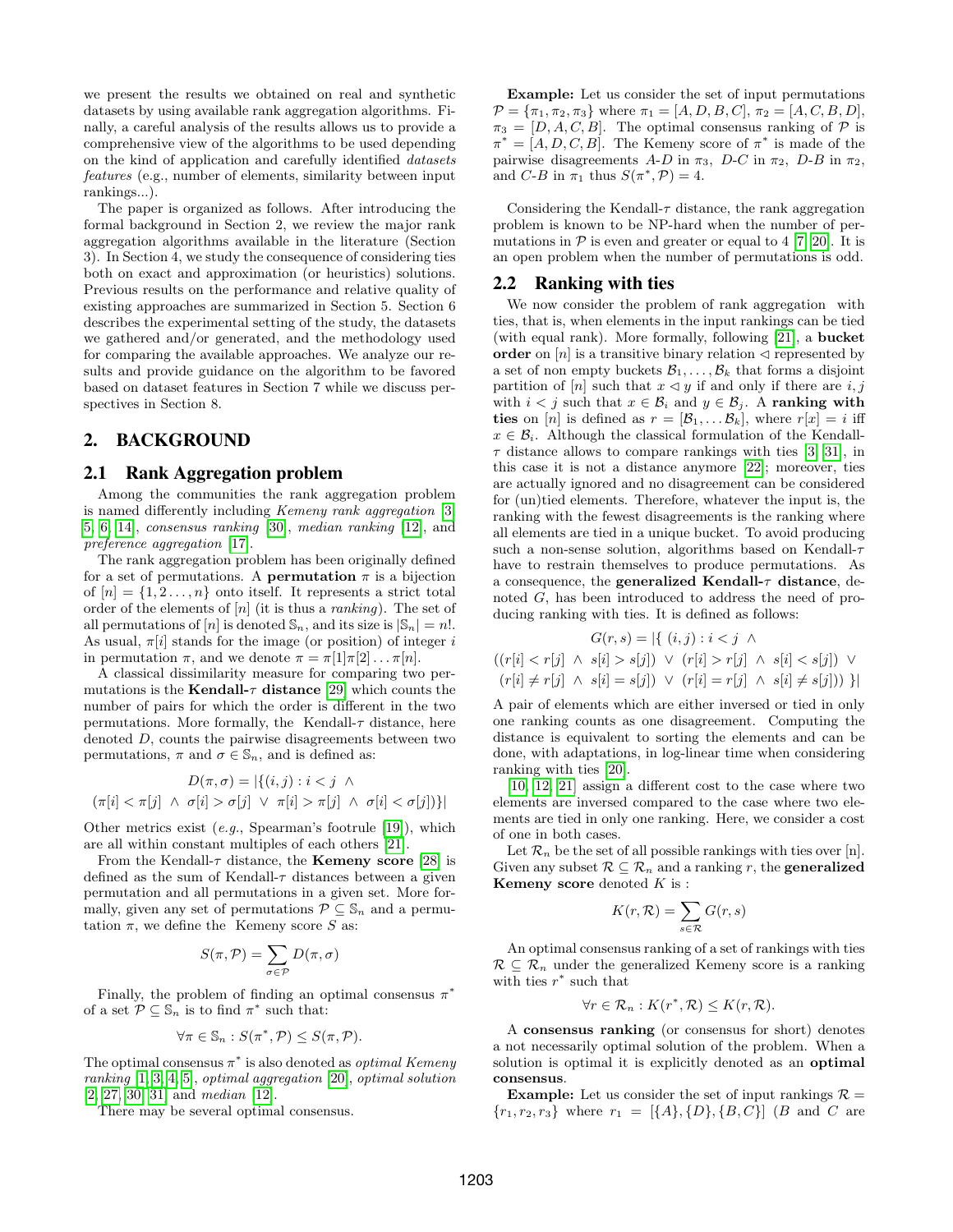| Ref               | Name                | Approx.                |            | Algorithm class  | Can produce ties         | Untying cost           |
|-------------------|---------------------|------------------------|------------|------------------|--------------------------|------------------------|
| $\mathbf{1}$      | Ailon $\frac{3}{6}$ | 3/2                    | Κ          | Linear Prog.     | with slight modification | with slight modif.     |
| $\overline{12}$   | <b>BioConsert</b>   | $\overline{2}$         | [G         | Local search     | yes                      | yes                    |
| [8],[16]          | <b>BordaCount</b>   | 5                      | Ρ          | Sort by score    | with slight modification | $\mathbf{n}$           |
| $\left[11\right]$ | Chanas              | $\mathbf{n}\mathbf{o}$ | ſΚ         | Local search     | $\mathbf{n}$             |                        |
| 13                | ChanasBoth          | no                     | ſΚ         | Local search     | $\mathbf{n}$             | __                     |
| $\overline{[3]}$  | B <sub>n</sub> B    | exact                  | ſΚ         | Branch & Bound   | $\mathbf{n}$             | $\sim$                 |
| $\left[15\right]$ | CopelandMethod      | no                     | $\rm P$    | Sort by score    | with slight modification | $\mathbf{n}$           |
| [21]              | FaginDyn            | 4                      | [G         | Dynamic Prog.    | yes                      | yes                    |
| [3, 5, 14, 31]    | <b>ILP</b>          | exact                  | ſΚ         | Linear Prog.     | only in input            | with large modif.      |
|                   | KwikSort            | 븣                      | ΙK         | Divide & conquer | with slight modification | with slight modif.     |
| [20]              | MC4                 | $\mathbf{n}\mathbf{o}$ | Ρ          | Hybrid           | yes                      | $\mathbf{n}\mathbf{o}$ |
| [24]              | <b>MEDRank</b>      | no                     | $_{\rm P}$ | Extract order    | with slight modification | $\mathbf{n}$           |
| $\overline{[2]}$  | Pick-a-Perm         | $\overline{2}$         | ſΚ         | Naive            | yes                      | $\sim$                 |
| 1                 | RepeatChoice        | $\overline{2}$         | K          | Sort by order    | with slight modification | $\mathbf{n}$           |

<span id="page-2-0"></span>Table 1: Algorithms and their categories, "Approx." stands for approximation, "[P]" for Positional algorithms, "[K]" for Kendall- $\tau$  based algorithms and "[G]" for generalized Kendall- $\tau$  based algorithms. Algorithms in bold have all been re-implemented and experimentally evaluated (cf. Section [6\)](#page-5-0).

tied),  $r_2 = [\{A\}, \{B, C\}, \{D\}], r_3 = [\{D\}, \{A, C\}, \{B\}].$ The optimal consensus of  $\mathcal{R}$  is  $r^* = [\{A\}, \{D\}, \{B, C\}]$ . The generalized Kemeny score  $K(r^*, \mathcal{R})$  is made of inversions A- $D$  in  $r_3$ ,  $D$ - $B$  in  $r_2$ ,  $D$ - $C$  in  $r_2$ , tying  $B$ - $C$  in  $r_3$  and untying A-C in  $r_3$  thus  $K(r^*, \mathcal{R}) = 5$ .

In this paper, a dataset systematically denotes a set of input rankings R.

## 3. CLASSIFICATION OF APPROACHES

We review rank aggregation algorithms. We distinguish approaches on whether their objective function is focused on the disagreements regarding the order of pairs of elements, considering (i) the generalized Kendall- $\tau$  distance ([G] in Table [1\)](#page-2-0), or (ii) the (classical) Kendall- $\tau$  distance ([K]), or focused on the position of elements in rankings ([P]).

#### <span id="page-2-1"></span>3.1 Generalized Kendall- $\tau$  based algorithms

We describe here the only two approaches designed to natively deal with ties.

 $FaginDyn$  [\[21\]](#page-11-7) is a dynamic programming approach which runs in time  $\mathcal{O}(nm + n^2)$  (*n* elements among *m* rankings). Variants can be considered, favouring solutions with large (FaginLarge) or small (FaginSmall) buckets [\[12\]](#page-11-4).

BioConsert [\[12\]](#page-11-4) follows a local search approach. It classically starts from a solution  $(i.e.$  a ranking) and applies edition operations to alter the solution as long as the cost of the current solution is reduced. The two edition operations in BioConsert are (i) removing an element from its current bucket and placing it into a new bucket at a given position and (ii) moving an element in an already existing bucket. *BioConsert* has an  $\mathcal{O}(n^2)$  memory complexity.

#### <span id="page-2-2"></span>3.2 Kendall- $\tau$  based algorithms

We now review approaches based on the Kendall- $\tau$  distance. They can take rankings with ties as input but (by definition of the distance) ignore the cost of (un)tying and produce permutations as output (cf. Section [2.2\)](#page-1-0).

The rank aggregation problem has naturally been translated into an integer linear programming problem (ILP) and several strategies proposed to minimize the complexity of solving the ILP [\[3,](#page-11-13) [14,](#page-11-15) [31\]](#page-11-11). A polynomial preprocessing is introduced in [\[5,](#page-11-3) [6\]](#page-11-14) to divide the problem into smaller in-stances. Ailon [\[1\]](#page-10-0) presents a  $\frac{3}{2}$ -approximation (called  $Ailon\frac{3}{2}$ here) based on relaxing the ILP into a floating-point optimization problem. The reconstruction of the consensus ranking is then achieved by rounding variables to integers.

KwikSort<sup>[\[2\]](#page-10-1)</sup> is a  $\frac{11}{7}$ -approximation algorithm based on a divide-and-conquer approach (the  $\frac{11}{7}$  bound holds when choosing the best of KwikSort and Pick-a-Perm solutions). Given a set of elements, it (recursively) randomly chooses a pivot and assigns the other elements to two buckets placed before and after the pivot so that each element minimizes the number of pairwise disagreements with the pivot. A derandomized version of KwikSort has been studied on a theoretical point-of-view [\[35\]](#page-11-29). KwikSort outperforms all other approaches based on sorting [\[31\]](#page-11-11). Its memory consumption is at worst pseudo linear in n.

In [\[3\]](#page-11-13) a branch-and-bound approach explores a tree where each leaf at depth  $j$  represents a part of the solution over the  $j^{th}$  first elements such that the currently studied leaf has the minimal number of disagreements. It can return optimal solutions. Heuristics are proposed based on techniques limiting the number of leaves expended.

Chanas [\[11\]](#page-11-25) and ChanasBoth [\[13,](#page-11-26) [31\]](#page-11-11) are two greedy local search approaches where the edition operation permutes two consecutive elements.

Other Kendall- $\tau$  based algorithms consist in Picka-Perm and RepeatChoice. Pick-a-Perm [\[2\]](#page-10-1) is a naive approach which takes permutations as input and returns one of the input rankings. A de-randomized version [\[31\]](#page-11-11) returns one input ranking with minimal cost.

RepeatChoice [\[1\]](#page-10-0) is a 2-approximation (called Ailon2 in [\[12\]](#page-11-4)) derived from Pick-a-Perm which provides permutations. Starting from one input ranking, the buckets are broken following the order of the elements in the other input rankings (randomly picked) until all input rankings have been used. Remaining buckets are arbitrarily broken. A simple implementation runs in  $\mathcal{O}(m \times S(n)).$ 

#### <span id="page-2-3"></span>3.3 Positional algorithms

Approaches described here make use of the position of elements to produce rank aggregation. They all have been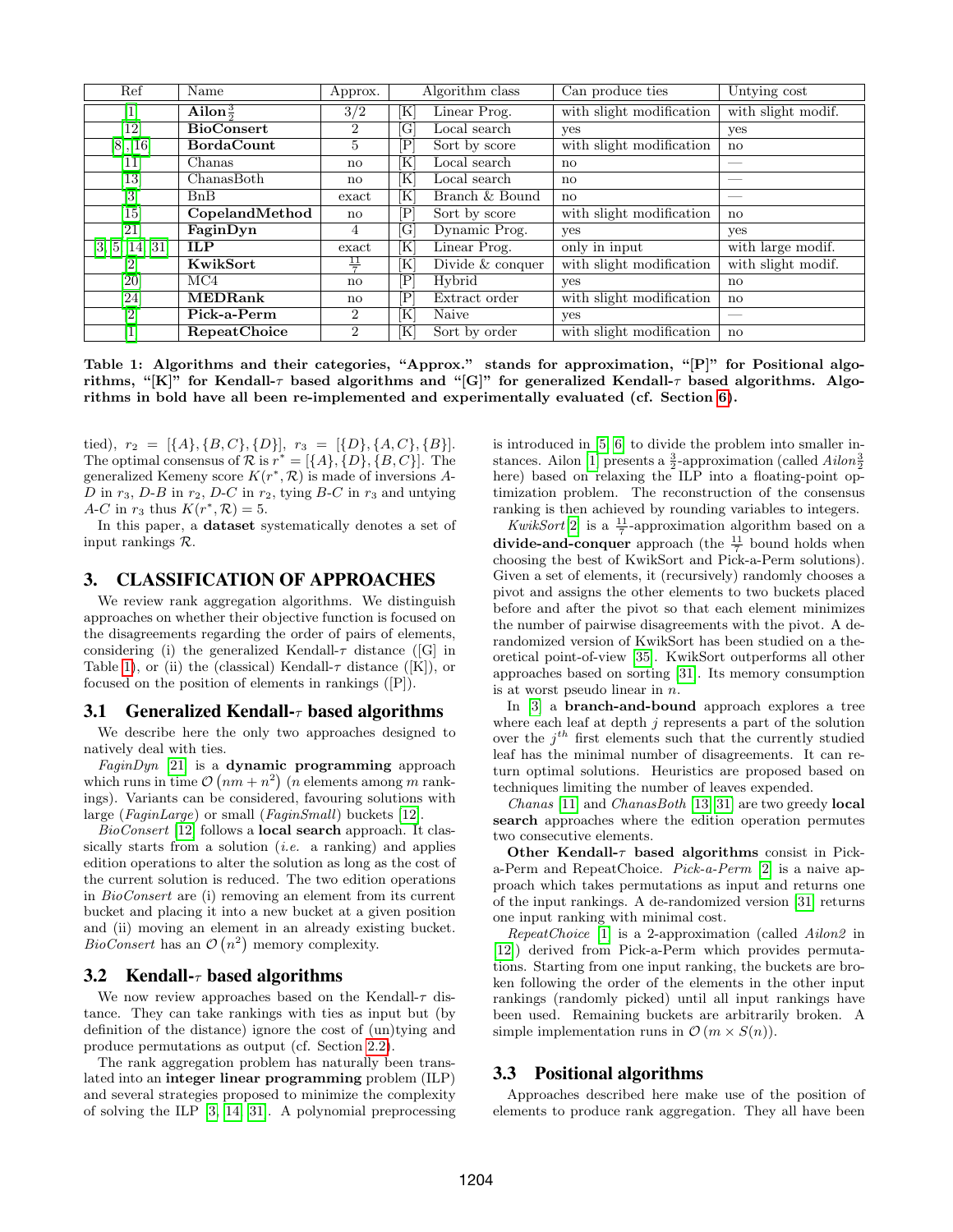designed to produce permutations as output *(i.e.* rankings) without ties). Some approaches follows a **Voting scheme**. In *BordaCount* [\[8\]](#page-11-23), the position of an element is defined as the number of elements placed before it, plus one. The score of an element is then the sum of its positions in the rankings. In CopelandMethod [\[15\]](#page-11-27) the score is the sum of the number of elements placed after it. Both methods run in  $\mathcal{O}(nm + S(n))$  where  $S(n)$  is the complexity of the sorting algorithm,  $n$  the number of elements, and  $m$  the number of input rankings.

 $MEDRank$  [\[24\]](#page-11-28) is a fast algorithm considering a Top-k aggregation strategy to avoid any sorting step: input rankings are read in parallel, element-by-element. Given  $m$  rankings and a threshold in  $h \in ]0;1[$ , as soon as an element has been read in  $h \times m$  rankings, it is appended to the consensus. It runs in  $\mathcal{O}(nm)$ .

A last kind of approaches (qualified as hybrid in [\[31\]](#page-11-11)) includes  $MC<sub>4</sub>$  [\[20\]](#page-11-0) where the problem of rank aggregation is represented by a Markov chain whose states are elements in the input rankings. The probability of a transition between two elements  $e_1$  and  $e_2$  is equal to  $\frac{1}{n}$  if there is a majority of rankings preferring  $e_2$  to  $e_1$  (*n* is the number of elements). The score of each element is its probability in the stationary distribution of the chain. Elements are then sorted in ascending order. The complexity of this method is dominated by the complexity of finding the stationary distribution.

## 4. IMPACT OF TIES

The complexity of the problem of ranking aggregation with ties has not been considered so far. Permutations can be seen as rankings with ties where each bucket is of size one. Considering a set of such rankings, we have proved that under the generalized Kendall- $\tau$  distance (cf. Section [2.2\)](#page-1-0) the optimal consensus obtained has necessarily only buckets of size one [\[9\]](#page-11-30). Thus the problem of ranking aggregation under the Kendall- $\tau$  distance is a particular case of the problem of ranking with ties under the generalized Kendall- $\tau$  distance. The complexity result of [\[7,](#page-11-21) [20\]](#page-11-0) thus still holds: the problem of aggregating ranking with ties is  $NP$ -hard when m the number of rankings is even and  $m \geq 4$  and is open when m is odd. Designing approximations and heuristics is thus still of paramount importance in this context.

Here, we first adapt (whenever possible) existing algorithms to make them consider ties and assign a cost to untying elements. We then present a new translation of the problem to an integer linear programming to obtain an exact solution able to consider the cost of untying elements.

# 4.1 Adapting existing approaches

We discuss a general methodology to adapt ranking algorithms to ties and provide such adapted algorithms. Algorithms described in Section [3.1](#page-2-1) natively deal with ties, do not need any adaptation, and thus are not considered here.

## *4.1.1 Methodology to adapt algorithms to ties*

Algorithms considering the Kendall- $\tau$  distance (cf. Section [3.2\)](#page-2-2) can be adapted to produce rankings with ties following three different strategies. First, for algorithms based on branching depending of placing element(s) before or after another, the presence of ties brings a third choice: putting them in the same bucket. It can either result in an adaptation of the original algorithm (KwikSort), or as a new algorithm (BnB). Second, for algorithms based on local search (e.g., Chanas), new operations have to be designed to explore the search space, and can result as a new algorithm (BioConsert). Third, for linear programming algorithms, a new formalism has to be drawn (cf. Section [4.2\)](#page-3-0).

As for algorithms using the position (cf. Section [3.3\)](#page-2-3) of elements to compute a consensus, they can directly be used with ranking with ties as the formulation of the position of an element encompasses the presence of ties. Considering the cost of (un)tying elements is not directly possible and implies designing ad-hoc solutions.

## *4.1.2 Adapting Kendall-*τ *based approaches*

Local search: Neither Chanas nor ChanasBoth handle ties. However, BioConsert is a local search approach designed to handle ties and considers the cost of untying elements.

Divide and conquer: The formulation of KwikSort can be adapted to encompass ties. Elements should have the possibility to be tied to the pivot in addition to be placed before or after the pivot. Minimizing the pairwise disagreements now includes the cost of (un)tying elements. The complexity is modified by a constant factor only.

Branch-and-bound: The BnB algorithm has been designed for permutations only. Dealing with rankings with ties would require designing a fully new algorithm.

**Linear programming:** The Ailon $\frac{3}{2}$  approach relaxes the problem in floating-point optimization and can be used as it is. As for optimal solution, a new algorithm is introduced in Section [4.2.](#page-3-0)

Other: Pick-a-Perm can be used directly with ties. RepeatChoice takes in rankings with ties and produces a permutation by arbitrarily breaking the possible remaining ties. Removing this last step makes the algorithm able to produce rankings with ties.

#### *4.1.3 Adapting positional algorithms*

BordaCount and CopelandMethod can be adapted by following the general methodology introduced above. There is no change in their complexity. However, they are not able to consider the cost of (un)tying elements. As an example, let us consider two elements  $x$  and  $y$ , among others, ranked in a set of input rankings. If in one input ranking  $x$  and  $y$ are not tied while in all other input rankings they are tied, then their scores will be different. As a consequence, x and y will be untied in the consensus provided by BordaCount or CopelandMethod, although a very large majority of the input rankings considers them as "equivalent" (i.e. tied).

MEDRank can easily be adapted to ties (in one ranking, multiple elements can be read at the same time if they are tied in a bucket) without any change in its complexity.

The hybrid approach MC4 uses a graph-based representation and may take rankings with ties as input as it models the order of elements with edges. Nevertheless, this approach is costly and considering the cost of (un)tying elements would imply considering a different Markov chain modeling.

## <span id="page-3-0"></span>4.2 A ties-aware optimal algorithm

Here we generalize the existing method of [\[14\]](#page-11-15) to ties. Our key insight is to express our problem as a linear pseudoboolean optimization problem (LPB), i.e., as a linear program whose variables are pseudo-boolean: their values are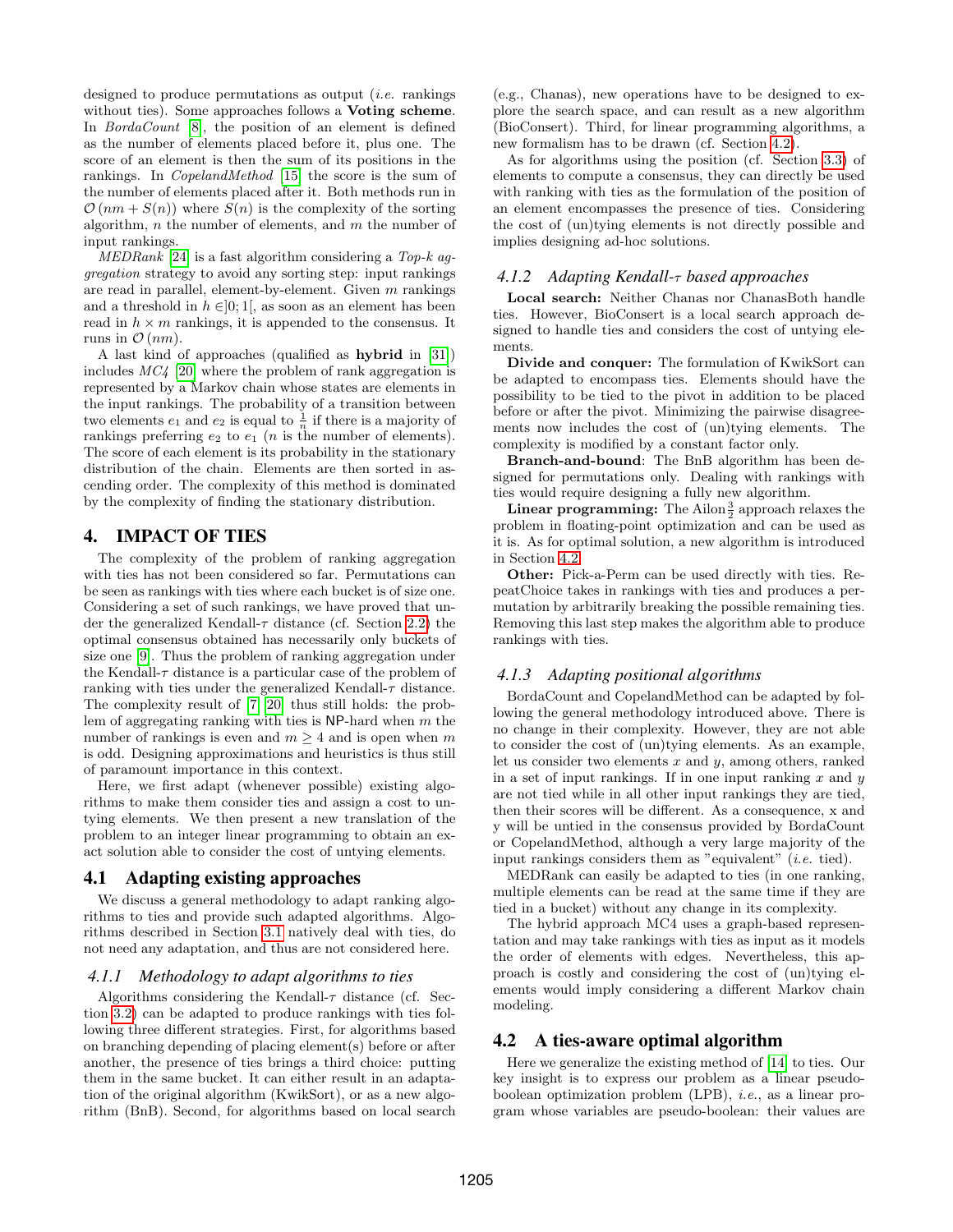either zero or one, and they can be subject to classical arithmetic operations. In a LPB problem, the objective is to find an assignment of boolean variables such that all constraints are satisfied and the value of the linear objective function is optimized. Considering Linear Programming is natural and has been already done for dealing with permutations. [\[14\]](#page-11-15) provides an LP formulation using a set C of candidates, some weight coefficients  $w_{a counting for the number of in$ put rankings having a appearing before b and some binary variables  $x_{a assessing if, in the optimal consensus ranking,$ a appears before b. The objective function is to minimize the disagreements  $i.e.$  $\{a,b\} \mathcal{\subseteq} C$  $\sum (w_{b$ 

while respecting the following two constraints: i)  $\forall \{a, b\} \subseteq$  $C, x_{a and ii)  $\forall \{a, b, c\} \subseteq C, x_{a$$  $x_{b < c} \geq -1$ . Constraint (i) ensures that any two elements are uniquely ordered in the optimal consensus ranking and (ii) ensures order transitivity.

Our LPB formulation deals with rankings with ties. We make use of the notations of [\[14\]](#page-11-15). We now present the variables, the objective function and the constraints of our LPB program.

**Variables.** For any pair of elements  $(a, b)$ , we define a variable  $x_{a to denote whether, in the optimal consensus$ ranking, a is ranked before b. Since in a ranking with ties two elements may be unordered, we also introduce a variable  $x_{a=b}$  to denote whether in the optimal consensus ranking, elements a and b are in the same bucket. As before,  $w_{a$ counts for the number of input rankings where a appears before b, while  $w_{a\leq b}$  counts for the number of input rankings where  $a$  appears before or in the same bucket as  $b$ .

Objective. The objective of the LPB program is the expression of the generalized Kendall- $\tau$  distance using variables of our LPB problem:

$$
\sum_{a,b} (w_{b \le a} * x_{a < b} + w_{a \le b} * x_{b < a} + (w_{a < b} + w_{a > b}) * x_{a = b})
$$

Clearly, if a appears before (resp. after)  $b$  in the optimal consensus ranking, any input ranking where a appears after (resp. before) b or tied to b costs one. Moreover, any pair of elements  $a$  and  $b$  in the optimal consensus ranking which are tied costs one for any input ranking where they are not.

Constraints. We now add constraints to ensure that the solution returned is a ranking with ties. First, we generalize constraint (i) above to ensure that any two elements are uniquely ordered in the optimal consensus ranking: either a is ranked before b, or b is ranked before a or a and b are in the same bucket. Thus, we must have:

<span id="page-4-0"></span>
$$
x_{a
$$

In order to ensure order transitivity, we have the same constraint as (ii) above, *i.e.* if  $a$  is ranked before  $b$  and  $b$  is ranked before  $c$  then  $a$  is ranked before  $c$ :

<span id="page-4-1"></span>
$$
x_{a < c} - x_{a < b} - x_{b < c} \ge -1 \tag{2}
$$

Finally, we ensure that the solution is a ranking with ties. Roughly, if a and b are in the same bucket and so do b and c, then all three of them are in the same bucket.

<span id="page-4-2"></span>
$$
2x_{a (3)
$$

Lemma 1. Our LPB program correctly solves the problem of finding an optimal consensus ranking under the generalized Kendall- $\tau$  distance of a set of rankings with ties.

PROOF. Let us first prove that a solution to the rank aggregation problem can be found by our LPB program *i.e.* that it has a corresponding variable assignment that respects all the constraints previously defined. Given an optimal consensus ranking  $r^*$  and for each pair of elements  $(a, b)$ , either a is ranked before b  $(x_{a, or b is ranked before a$  $(x_{b or a and b are in the same bucket  $(x_{a=b} = 1)$ .$ Thus, our assignment ensures that  $x_{a$ (Constraint [\(1\)](#page-4-0)) for any pair of elements  $(a, b)$ . Since  $r^*$  is a ranking with ties, it ensures transitivity. Considering a triple of elements  $(a, b, c)$  where a is before  $b$   $(x_{a and b is$ before  $c$  ( $x_{b < c} = 1$ ). The only way to disregard Constraint [\(2\)](#page-4-1) would then to have  $x_{a\leq c} = 0$  leading to a contradiction since  $a$  is before  $c$  by transitivity. Finally, considering Con-straint [\(3\)](#page-4-2), clearly, if any of  $(x_{a is set$ to one, then the constraint is satisfied. Consider then that  $x_{a, then it means that a and b$ are tied and so are  $b$  and  $c$ . By definition,  $a, b$  and  $c$  belong to the same bucket, thus  $x_{a < c} = x_{c < a} = 0$ .

Let us now prove that a solution to our LPB program corresponds to a ranking with ties. Given any solution, Constraint  $(1)$  ensures that for any pair of elements  $a$  and  $b$ , either a is ranked before b if  $x_{a, or a is ranked af$ ter b if  $x_{b, or a and b belong to the same bucket if$  $x_{a=b} = 1$ . Moreover, Constraint [\(2\)](#page-4-1) ensures the transitivity of the ranking. Finally, Constraint [\(3\)](#page-4-2) ensures that the resulting ranking is a ranking with ties.

The objective function fully corresponds to the computation of the generalized Kendall- $\tau$  distance, thus an optimal solution to our LPB is an optimal consensus ranking.  $\square$ 

Due to the intrinsic complexity of this linear problem, optimal solutions can be computed for moderately large datasets only. This allows us evaluating the quality of nonoptimal algorithms.

## 5. PREVIOUS FINDINGS

We now summarize the results obtained by previous studies on the performance of rank aggregation algorithms. We start with describing the datasets (listed in Table [2\)](#page-5-1) and the normalization processes which are used. Results on real and synthetic datasets are then presented.

#### <span id="page-4-3"></span>5.1 Normalization Process

Studies have designed approaches to convert any dataset (i.e, a set of rankings) over different elements into dataset over the same elements. Normalization strategies are described here and illustrated in Table [3.](#page-5-2)

Projection consists in removing from a dataset all the elements which are absent in at least one ranking [\[5\]](#page-11-3), resulting in a **projected dataset**. In Table [3](#page-5-2)  $d_p$  is the projection of  $d_r$ . It always produces permutations when the input rankings are permutations. Its major drawback is to possibly remove (large sets of) relevant elements.

Unification consists in adding at the end of each ranking of a dataset a unification bucket with elements appearing in other rankings (and absent in the current ranking). This last unifying bucket can be considered as is (as in [\[12,](#page-11-4) 31), we say that such datasets are **unified**,  $d_u$  is the unification of  $d_r$ . Others [\[3\]](#page-11-13) prefer to arbitrarily break this bucket to consider only permutations in the input rankings, such datasets are said to be *uniffied* broken, as dataset  $d_b$  in Table [3](#page-5-2) .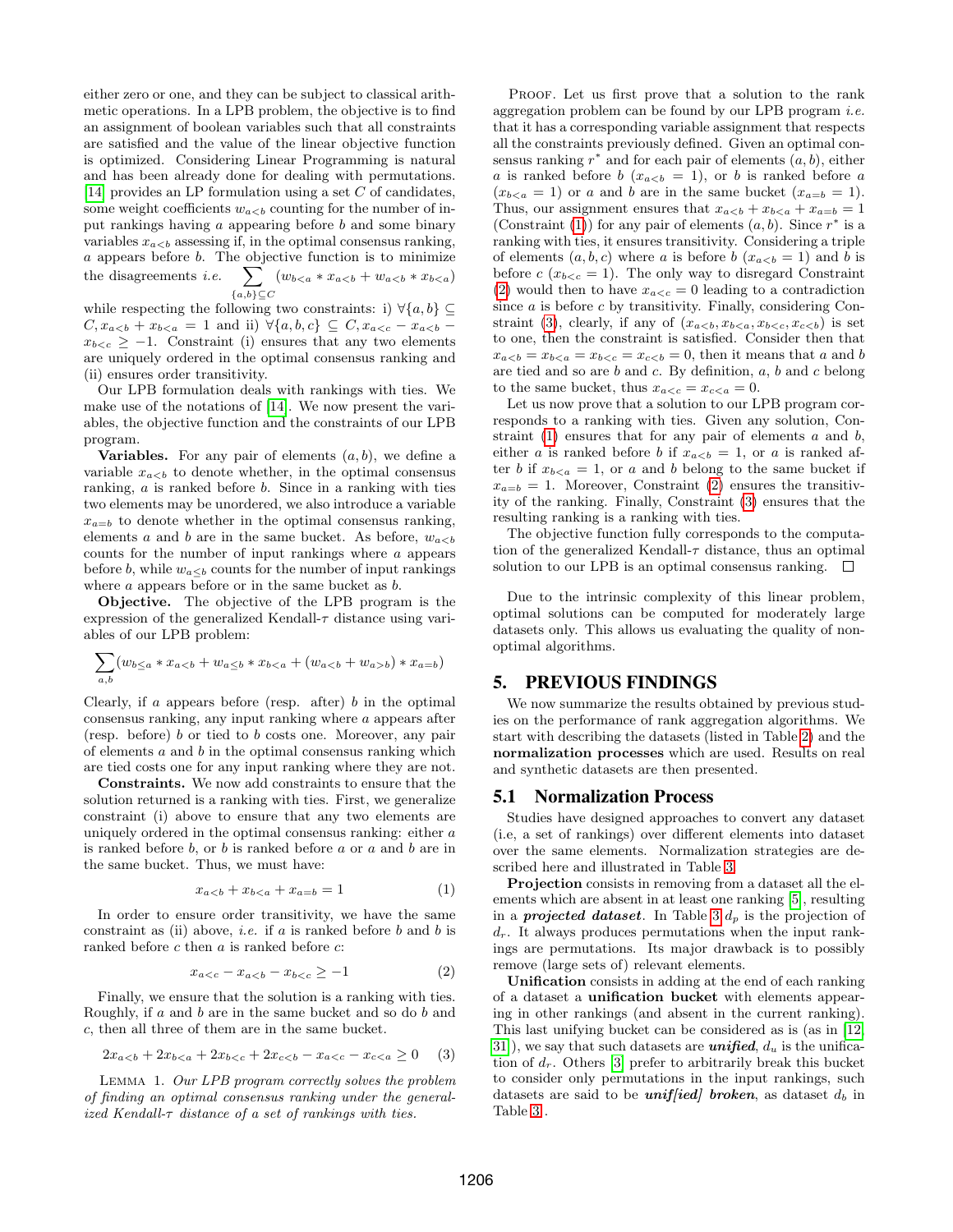|                                            | ava-              | Over the                 | $_{\rm Used}$ |
|--------------------------------------------|-------------------|--------------------------|---------------|
|                                            | ila-              | same                     | with          |
| Name & publications                        | ble               | elements                 | ties          |
| EachMovie<br>$\left\lceil 13 \right\rceil$ |                   | no                       | $\mathbf{n}$  |
| F1<br> 5                                   | [5]               | projected                | no            |
| <b>BioMedical</b><br>12]                   | $\left[12\right]$ | unified                  | yes           |
| GiantSlalom<br>3                           |                   | unif. broken             | no            |
| SkiCross/Jumping<br> 5                     | $\vert 5 \vert$   | projected                | no            |
| WebCommunities [13, 31]                    |                   | yes                      | $\mathbf{n}$  |
| <b>WebSearch</b> [20, 31, 3, 5]            | $\lceil 5 \rceil$ | unified $[31, 3]$        | yes           |
|                                            |                   | projected <sup>[5]</sup> | no            |
| Mallows model<br>[3, 5]                    |                   | yes                      | no            |
| Placket-Luce model<br>[3, 5]               |                   | yes                      | $\mathbf{n}$  |
| [17, 13]<br>RandomGraph                    |                   | yes                      | no            |
| Random<br> 3                               |                   | yes                      | $\mathbf{n}$  |
| Random<br>12                               |                   | yes                      | yes           |

<span id="page-5-1"></span>Table 2: Datasets properties and availability.

## 5.2 Previous results

In this subsection, we provide a view of the results obtained by the previous studies found in the literature.

The only experimental study which has evaluated approaches both taking in and producing rankings with ties is [\[12\]](#page-11-4). They concluded their experimentations by stating that BioConsert outperformed all other considered approaches. However, results have been obtained on small real (biomedical) datasets and on very small generated datasets (4 to 8 elements). Both the algorithms and the datasets considered in [\[12\]](#page-11-4) totally differ from those used in other studies [\[3,](#page-11-13) [5,](#page-11-3) [13,](#page-11-26) [31\]](#page-11-11).

Other studies ([\[3\]](#page-11-13) and [\[31\]](#page-11-11)) have compared approaches taking in rankings with ties but based on the classical Kendall- $\tau$  distance, thus necessarily producing permutations and unable to consider the cost of (un)tying. [\[3\]](#page-11-13) work on WebSearch and GiantSlalom datasets while [\[31\]](#page-11-11) work on WebSearch and WebCommunities datasets. From their respective experimentations they conclude that (i) Chanas produces good quality results, (ii) positional approaches (such as BordaCount and CopelandMethod) are approaches able to quickly provide results of good quality, (iii) KwikSort provides a good trade-off between the previous recommendations. Additionally, [\[3\]](#page-11-13) recommends to use BnB with beam search techniques as an intermediate solution between KwikSort and ChanasBoth. While in [\[3\]](#page-11-13) CopelandMethod returns better results than BordaCount, in [\[31\]](#page-11-11) they appear to be equivalent. As for CopelandMethod and MC4, in [\[31\]](#page-11-11) they present comparable results in term of quality, MC4 being much more time consuming.

Another study, [\[13\]](#page-11-26), focuses on permutations only, using WebCommunities and EachMovie datasets. Compared to [\[3,](#page-11-13) [31\]](#page-11-11), they confirm that Chanas and ChanasBoth produce quality results but they fully disagree on the use of KwikSort (which obtains bad performance). Positional algorithms are not considered at all in this study.

Optimal solutions (ILP-based) are intensively studied by [\[5\]](#page-11-3) which introduces pre-processes to reduce the search space of the problem.

In addition to real datasets, a few generated datasets have been considered. In particular and interestingly, [\[3\]](#page-11-13) generated some datasets with different levels of similarities. Bor-

| Raw dataset<br>$d_r$              | Projected dataset                     |
|-----------------------------------|---------------------------------------|
| $[\{A\}, \{D\}, \{B\}]$           | $[{A}, {B}]$                          |
| $[\{B\}, \{E, A\}]$               | $[\{B\}, \{A\}]$                      |
| $[\{D\}, \{A, B\}, \{C\}]$        | $[\{A, B\}]$                          |
| Unified dataset<br>$d_u$          | Unif. broken dataset                  |
| $[\{A\}, \{D\}, \{B\}, \{C, E\}]$ | $[\{A\}, \{D\}, \{B\}, \{C\}, \{E\}]$ |
| $[\{B\}, \{E, A\}, \{C, D\}]$     | $[\{B\},\{A\},\{E\},\{C\},\{D\}]$     |
| $[\{D\}, \{A, B\}, \{C\}, \{E\}]$ | $[\{D\},\{A\},\{B\},\{C\},\{E\}]$     |

<span id="page-5-2"></span>Table 3: Resulting datasets after applying the various normalization processes to the raw dataset  $d_r$ .

daCount appears to be the best choice while BnB should be preferred when the similarity is low. However, as authors do not provide any means to determine the similarity between given input rankings, such recommendations remain difficult to apply in concrete settings.

As for the normalisation process, [\[3,](#page-11-13) [31,](#page-11-11) [12\]](#page-11-4) normalize datasets with the unification process, while [\[5\]](#page-11-3) project them. Whether or not the normalization process may have an impact on their results is an open question.

To summarize, each study has considered a given (restricted) set of algorithms and has performed experimentations in very different datasets, curated with diverse methods, and producing mostly permutations. Given the current results that can be extracted from the literature, it is thus very difficult to determine in which context one approach should be preferred over the others.

The next two sections introduce for the first time the results obtained on a large-scale study conducted on rank aggregation algorithms considering ties.

## <span id="page-5-0"></span>6. EXPERIMENTAL SETTING

In this section, we describe both the datasets we used to compare rank aggregation algorithms, and the methodology followed in our experiments.

#### 6.1 Datasets

We have first considered real-world datasets which have already been used in previous works (the four groups of datasets in bold in Table 2) while extending the experiments to a very large set of algorithms. We have then carefully generated datasets to better understand the possible impact of three dataset features on rank aggregation algorithms: the size of the dataset (number of rankings, number of elements in each ranking), the (level of) similarity between the rankings taken as input, the normalization process which has been applied to the dataset (unification or projection). The generation of synthetic datasets is described in the next two subsections.

#### *6.1.1 Uniformly generated synthetic datasets*

The datasets introduced here are made of rankings with ties, where all rankings have the same probability to be present. This has been carefully ensured by using the MuPAD-Combinat package [\[26\]](#page-11-31) based on the work of [\[25\]](#page-11-32).

More precisely, we produced datasets of  $m \in [3, 10]$  rankings for different lengths:  $n \in [5, 95]$  with a step of 5, and  $n \in [100; 500]$  with a step of 100. We produced 100 datasets for each pair  $\langle m, n \rangle$ . Such numbers have been chosen to mimic real-world settings.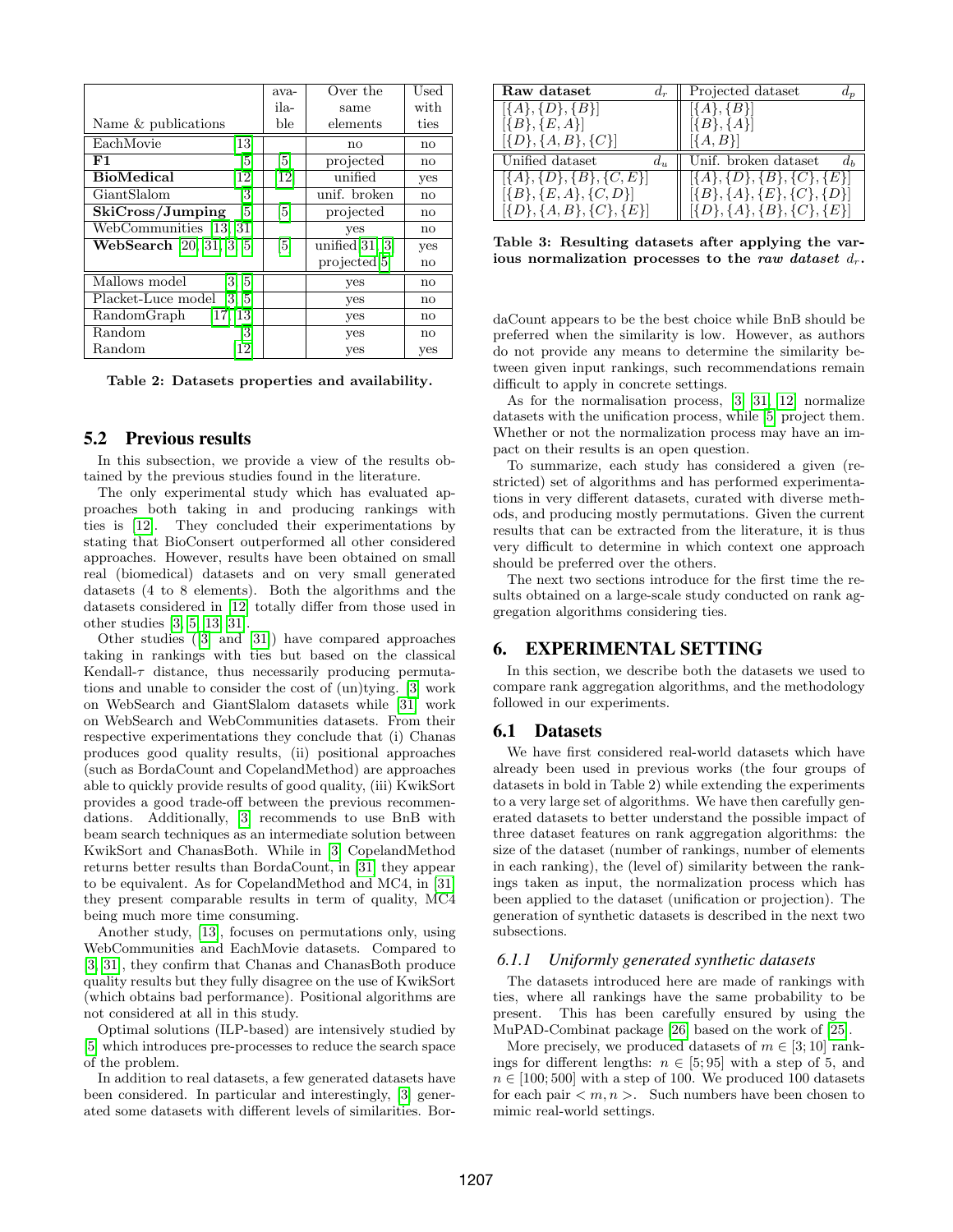

<span id="page-6-2"></span>Figure 1: Generation of a unified synthetic dataset: a dataset over 6 elements is generated (100 in the experiment), then only the top-k=2 elements are retained for each ranking  $(k \in [1;35]$  in the experiment). The unification process is finally applied to obtain datasets over the same elements.

#### <span id="page-6-1"></span>*6.1.2 Increasingly dissimilar synthetic datasets*

To study the impact of input rankings similarity on the results obtained, we modeled the data generation process by a Markov chain where states are rankings with ties and transition between states represents a possible modification of one ranking into another. Modifications are done using four operators: move an element of a ranking in the previous or the following bucket, put it in a new bucket right before or right after its current position. Such operators ensure (with restrictions when buckets contain one or two elements, details omitted) that the Markov chain converges to the uniform stationary distribution. Considering a seed ranking  $r_s$  and a number of steps  $t$ , a dataset over  $m$  rankings consists in starting  $m$  times from  $r_s$  in the Markov chain and adding the state currently visited after t steps. The modeling allows us to generate rankings with ties biased by the starting state, and with different levels of similarity to the seed ranking (depending of the number of steps allowed in the Markov chain), and thus different levels of similarity.

We generated 1000 datasets of  $m = 7$  rankings over  $n = 35$ elements with a number of steps to walk in the Markov chain process  $t \in \{50, 100, 250, 500, 1000, 2500, 5000, 10000,$  $25000, 50000^1$  $25000, 50000^1$ .

#### <span id="page-6-3"></span>*6.1.3 Unified synthetic datasets with similarities*

Here, we study the impact of the unification process (introduced in Section [5.1\)](#page-4-3) used either when datasets are not over the same elements (BioMedical [\[12\]](#page-11-4)), or when the dataset is made of only the top- $k$  elements of raw rankings (WebSearch [\[20,](#page-11-0) [31\]](#page-11-11)). We mimicked this second use case and generated datasets with different levels of similarity (cf. Section [6.1.2\)](#page-6-1), retained only the top- $k$  elements and then applied the unification process (cf. Figure [1\)](#page-6-2).

We generated 1000 datasets with  $m = 7$  rankings over  $n = 100$  elements with a number of steps t to walk in the Markov chain modeling,  $t \in \{10^3, 2.5 * 10^3, 5 * 10^3, 10^4,$  $2.5 * 10^4$ ,  $5 * 10^4$ ,  $10^5$ ,  $2.5 * 10^5$ ,  $5 * 10^5$ ,  $10^6$ }. The topk elements are retained with  $k \in [1, 35]$  in order to have datasets of  $n = 35$  elements.

## 6.2 Methodology

#### *6.2.1 Algorithms*

Algorithms we have entirely re-implemented and evaluated are indicated in bold in Table [1.](#page-2-0) To evaluate randomized algorithms and highlight the variability of the results quality of such algorithms, we have considered a large number of runs and selected as solution the best solution computed through the iterations. We thus present the results with the name of the algorithm suffixed with "Min": RepeatChoiceMin, KwikSortMin.

#### *6.2.2 Measuring similarity*

The Kendall– $\tau$  rank correlation coefficient [\[29\]](#page-11-18) is a wellknown measure to quantify the correlation of two permutations. Its extension to rankings with ties is straightforward. Formally, considering  $r_1, r_2$  two rankings with ties, it is defined as:

$$
\tau(r_1, r_2) = \frac{\frac{1}{2}n(n-1) - 2G(r_1, r_2)}{\frac{1}{2}n(n-1)}
$$
(4)

where G is the generalized Kendall- $\tau$  distance (cf. Section [2.2\)](#page-1-0). To measure the intrinsic correlation of a dataset  $\mathcal{R} =$  ${r_1, ... r_m}$ , we average the correlation coefficient of each pair of rankings in this dataset:

$$
s(\mathcal{R}) = \frac{2}{m(m-1)} \sum_{i=1}^{m} \sum_{j=i+1}^{m} \tau(r_i, r_j)
$$
(5)

#### *6.2.3 Quality of the results*

To compare the quality of the results two approaches may be followed. The first one is to use the actual distance of each consensus to the inputs rankings [\[13\]](#page-11-26). The second approach named gap [\[3,](#page-11-13) [31\]](#page-11-11) consists in normalizing the distance to show the additional disagreement a solution has, compared to an optimal solution. Formally, let  $c^*$  be an optimal consensus ranking and c be a consensus ranking returned by a given algorithm for a set of rankings with ties  $\mathcal{R}$ , the gap is defined such that:

$$
gap = \frac{K(c \cdot \mathcal{R})}{K(c^*, \mathcal{R})} - 1 \tag{6}
$$

As a consequence, optimal consensus have a gap of 0.

In the case where it was not possible to compute any optimal solution, we compute the  $m-qap$ , where the distance of a result produced by an algorithm is normalized by the distance of the best consensus proposed by any available algorithm.

## *6.2.4 Comparing over time*

We paid particular attention to the configuration we set up to ensure fair time comparison. Experiments were conducted on a four dual-core processor Intel Xeon 3GHz with 16GB memory using Java 1.6.0 37, LPSolve 5.5.2.0, CPLex 12.4 and Python 2.4.4. To measure the execution time of an algorithm, we ran it numerous times in a row such that the time needed to do all executions was greater than two seconds (the execution time is then the overall execution time divided by the number of executions). Each measure was preceded by a warm-up time to ensure that all classes were already loaded in the JVM memory. Implementations were single-threaded. LPSolve (used by Ailon $\frac{3}{2}$ ) and CPlex (used by the ExactAlgorithm) were used in their default configuration. For every algorithm we limited the computing time

<span id="page-6-0"></span><sup>&</sup>lt;sup>1</sup>This maximum number of steps is discussed in Section [7.2.](#page-8-0)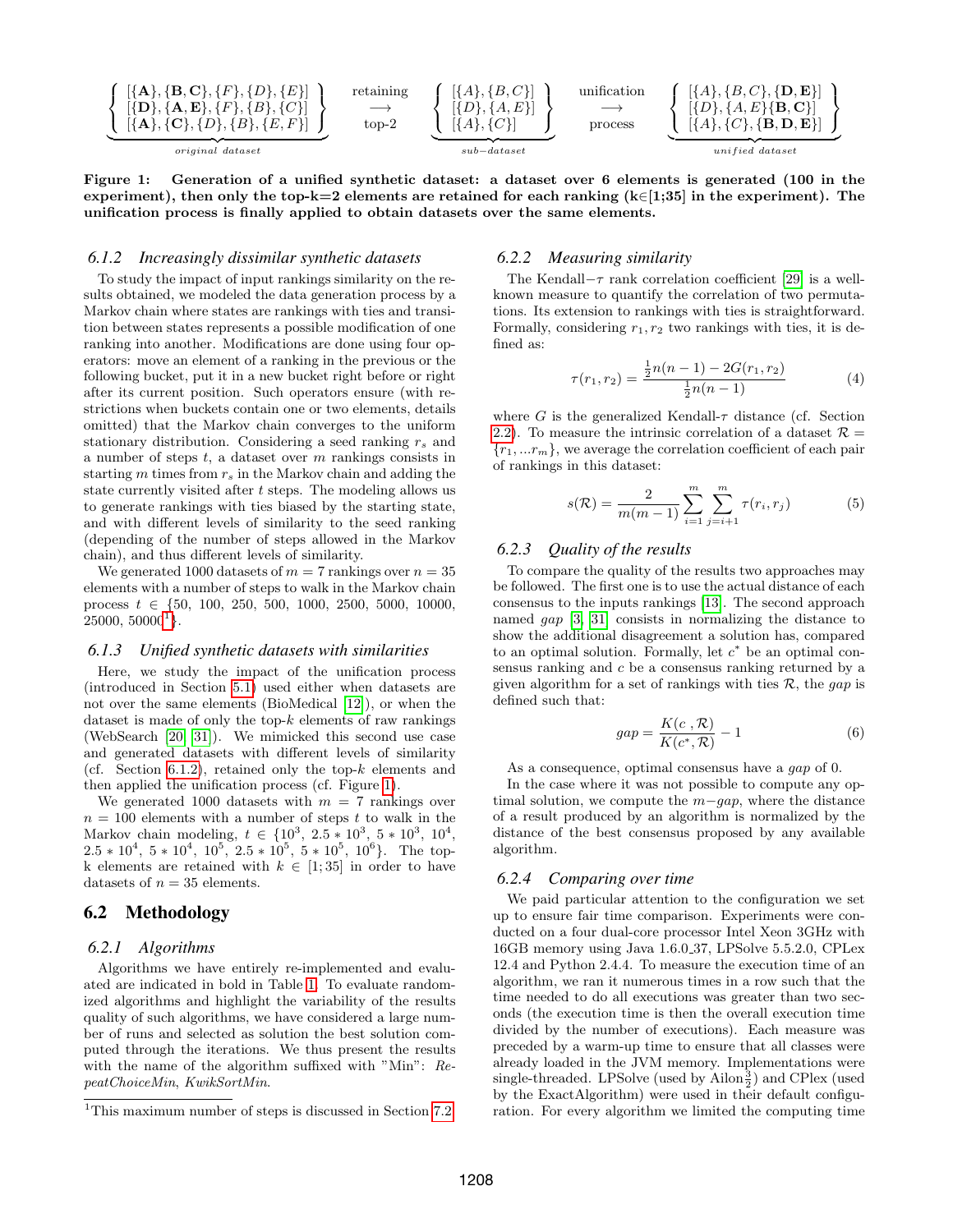|                     |                | WebSearch<br>Unif | F1           |              |                | SkiCross     | BioMed.      |            |
|---------------------|----------------|-------------------|--------------|--------------|----------------|--------------|--------------|------------|
| Algorithm           | $(\%)$<br>Proj | $(m-gap, %$       | $(\%)$ Proj  | $(\%)$ Unif  | $(\%)$<br>Proj | $(\%)$ Unif  | $(\%)$ Unif  | $\%1^{st}$ |
| Ailon $\frac{3}{2}$ | $0(\# 1)$      |                   | $0(\# 1)$    | $16(\# 4)$   |                |              | $16,8(\# 6)$ | 17.1\%     |
| <b>BioConsert</b>   | $0(\# 1)$      | $.00026(\# 1)$    | $.0015(\#2)$ | $0(\# 1)$    | $0,11(\# 1)$   | $0(\# 1)$    | $0,17(\# 2)$ | 91,8%      |
| BordaCount          | $10,9(\# 8)$   | $55,9(\# 8)$      | $3,7(\# 6)$  | $30,2(\# 8)$ | $4(\# 5)$      | $27,7(\#10)$ | $20,7(\#9)$  | $0,4\%$    |
| CopelandMethod      | $10,9(\# 8)$   | $55,6(\# 7)$      | $3,7(\# 6)$  | $30,2(\#9)$  | $4(\# 5)$      | $26,7(\# 8)$ | $20,3(\# 8)$ | 0,4%       |
| FaginLarge          | $10,9(\# 7)$   | $55,9(\#9)$       | $15,1(\#9)$  | $17,8(\# 6)$ | 3,8(# 4)       | $23.9(\# 7)$ | $31,7(\#11)$ |            |
| FaginSmall          | $4,6(\# 5)$    | $57(\#11)$        | $3,7(\# 5)$  | $31,6(\#10)$ | $3,2(\# 3)$    | $27,2(\#9)$  | $23,4(\#10)$ | 2,5%       |
| KwikSort            | $5,4( \# 6)$   | 33,5(# 3)         | 1,4(# 4)     | $3,2(\# 3)$  | $4,5(\# 7)$    | $16,7(\# 5)$ | 2,4(#3)      | $9,0\%$    |
| KwikSortMin         | $0,2(\# 3)$    | $32,2(\# 2)$      | $0(\# 3)$    | $0,2(\# 2)$  | 1,8(#2)        | $15,1(\# 3)$ | $0,16(\# 1)$ | 61,0%      |
| MEDRank(0.5)        | $12,5(\#11)$   | $45,2(\# 6)$      | $17,5(\#10)$ | $17,2(\# 5)$ | $6,5(\# 8)$    | $13,7(\# 2)$ | 7,5(# 4)     | $4.9\%$    |
| MEDRank(0.7)        | $12,4(\#10)$   | 37,3(# 4)         | $24,8(\#11)$ | $20,7(\# 7)$ | $9,6(\#9)$     | $15,7(\# 4)$ | 18,3(# 7)    | $0.2\%$    |
| Pick-a-Perm         | $44,4(\#13)$   | 41,4(# 5)         | $27(\#12)$   | $39(\#11)$   | $19,1(\#10)$   | $18,8(\# 6)$ | $68,1(\#13)$ |            |
| RepeatChoice        | $24,8(\#12)$   | $57,5(\#12)$      | $27,5(\#13)$ | $54,5(\#13)$ | $23,3(\#12)$   | $34,6(\#12)$ | $31,9(\#12)$ |            |
| RepeatChoiceMin     | $1,2(\# 4)$    | $56,4(\#10)$      | $8,9(\# 8)$  | $40(\#12)$   | $19,1(\#10)$   | $30,2(\#11)$ | 16,4(# 5)    | $4,7\%$    |
| $#$ datasets        | 36             | 37                | 48           | 48           |                |              | 319          | 490        |

<span id="page-7-1"></span>Table 4: Average gap (m-gap for unified WebSearch datasets) obtained over all datasets, and their rank.

to two hours: after that limit, we considered that the algorithm was not able to provide a solution.

## 7. RESULTS

In this section, we present the results obtained by a large panel of rank aggregation algorithms using various kinds of datasets. Firstly, we evaluate the quality of results produced by the algorithms and their time consumption while considering only the size of the datasets, to this end we use uniformly generated datasets. Secondly, we take into account different levels of similarity with the help of synthetic datasets with progressive dissimilarity. Thirdly we analyze the impact of the normalization processes (unification, projection) on real datasets. Last, we analyze the impact of the unification process on the quality of the results produced.

In each analysis, we also study the impact of results obtained on real world datasets with the same knowledge (size, similarity, normalization) allowing us to highlight the information needed to fully understand the behaviour of algorithms in real settings.

# 7.1 Considering only the size of datasets

# *7.1.1 Measuring quality*

We have conducted a first series of experiments on uniformly generated datasets and observed that the number of rankings considered has no significant impact in the results. We have systematically considered datasets with  $m \in [3, 10]$ rankings and  $n \leq 60$  elements (60 is the highest number of elements for which the optimal consensus ranking can be computed in a reasonable amount of time).

Results are presented in Table [5.](#page-7-0) Four points deserve attention.

First, for both synthetic and real datasets (cf. Table [4](#page-7-1) and [5\)](#page-7-0), BioConsert provides the best results in the very large majority of the cases (88.56%) and in 33.94% it strictly outperforms the other algorithms. In 68.01% of the cases, the solutions produced are optimal. When focused on real datasets only, BioConsert provides the best results in 91.8% of the datasets.

Second, Ailon $\frac{3}{2}$  is a very effective approximation since it has a *gap* close to 0, meanwhile the current implementation of the algorithm does not scale: for  $n > 45$  no result

| Algo                | average gap     | $\%gap = 0$ | $\%$ first |
|---------------------|-----------------|-------------|------------|
| Ailon $\frac{3}{2}$ | $0,38\%~(\#~2)$ | 63,15%      | 64.31%     |
| BioConsert          | $0.03\%~(\#~1)$ | 68,01\%     | 88.56%     |
| BordaCount          | $5,6\%~(\#~7)$  | 2,53%       | 2.17%      |
| CopelandMethod      | $4,4\%~(\#~5)$  | $3.69\%$    | 3.69%      |
| FaginSmall          | $4,7\%~(\#~6)$  | $3.21\%$    | $3.21\%$   |
| FaginLarge          | $10,8\%~(\#~9)$ | $0.44\%$    | $0.44\%$   |
| KwikSortMin         | $1,2\%~(\#~3)$  | 23,98%      | 24.02%     |
| KwikSort            | $4,1\%~(\#~4)$  | 4,14%       | 4.13%      |
| MEDRank(0.5)        | $12.9\%$ (#10)  | $0.62\%$    | $0.62\%$   |
| MEDRank(0.7)        | $17,2\%$ (#11)  | $0.41\%$    | 0.41%      |
| Pick-a-Perm         | $20\%$ (#13)    | $0.84\%$    | $0.84\%$   |
| RepeatChoice        | $17,6\%$ (#12)  | $0.02\%$    | $0.02\%$   |
| RepeatChoiceMin     | $9,7\%~(\#~8)$  | $5.8\%$     | $5.84\%$   |

<span id="page-7-0"></span>Table 5: Average gap (and rank), percentage of datasets where the optimal consensus ranking is found and percentage of datasets where the algorithm is first on uniformly generated datasets over  $n \leq 60$  elements.

is provided. On synthetic datasets,  $\text{Allon}\frac{3}{2}$  and BioConsert provide results with a similar quality: Ailon $\frac{3}{2}$  strictly outperforms BioConsert in 14.39% of the datasets, while it is outperformed in 18, 67% of them.

Third, positional algorithms BordaCount and Copeland-Method have an interesting behavior on synthetic datasets. When being compared to the other algorithms, the average disagreements of their solution surprisingly decreases as the number of elements grows: BordaCount (resp. Copeland-Method) is ranked  $8^{th}$  (resp.  $9^{th}$ ) when considering datasets of 20 elements, and  $3^{rd}$  (resp.  $4^{th}$ ) with datasets of 500 elements.

Fourth, we have evaluated the behavior of MEDRank when varying its threshold. General observations of the gap for various values of the threshold have shown that MEDRank is very sensitive to its threshold value. More precisely, values higher than the default one (threshold of 0.5) do not lead to any improvement in the quality of the consensus provided, neither in real nor in synthetic datasets. In 76.37% of the synthetic datasets a threshold of 0.5 provides the best results. It is thus the threshold value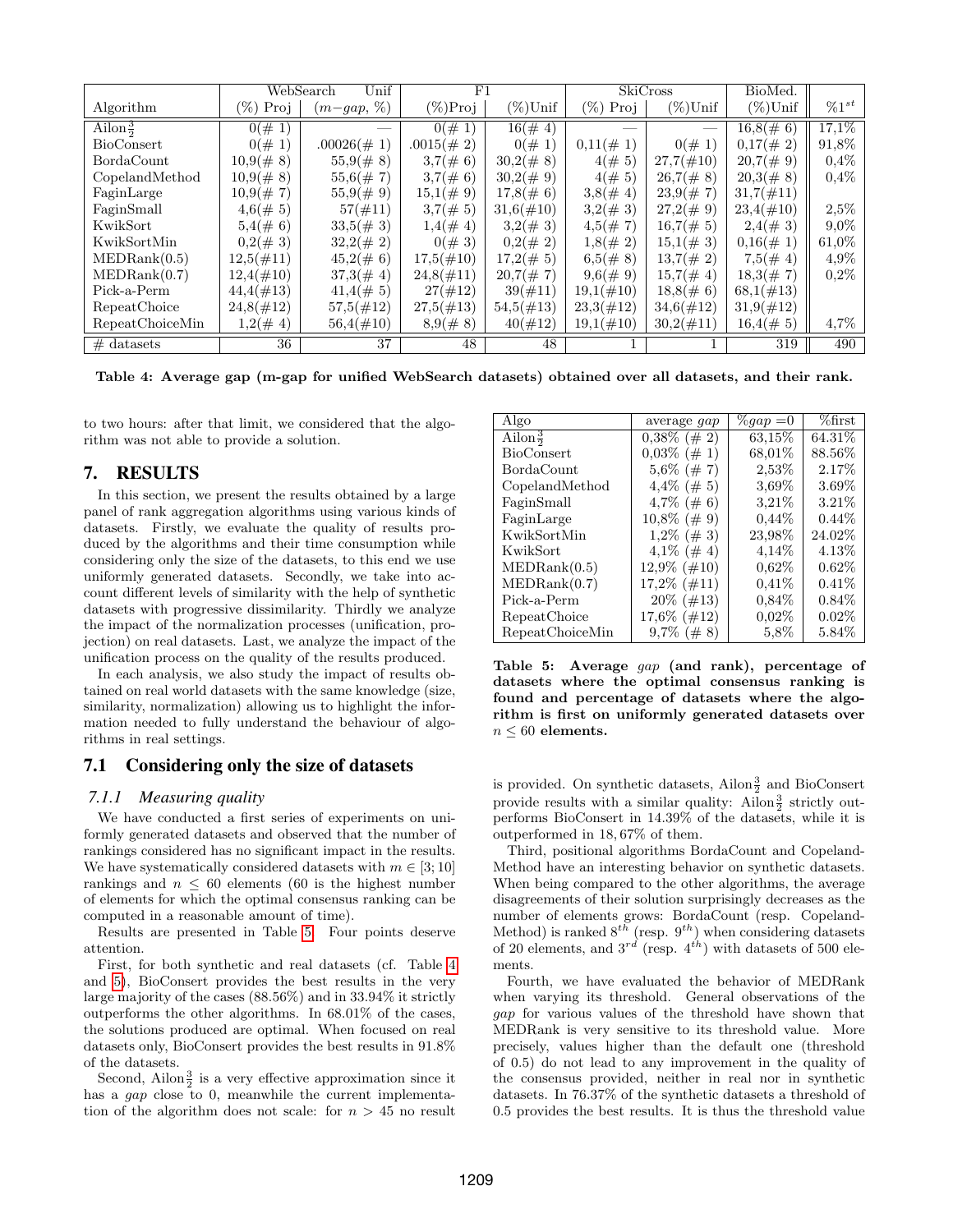

<span id="page-8-1"></span>Figure 2: Computing time with  $n \in [5, 400]$ . Note that BordaCount, CopelandMethode, MEDRank and RepeatChoice cannot be distinguished.

to be preferred when using MEDRank.

While some algorithms show coherent behavior between synthetic and real datasets (cf. Table [4](#page-7-1) and [5\)](#page-7-0), others do not. Two observations highlight the need of a finer grained information on the datasets in order to understand the situation where algorithms perform well or do not.

First, when considering FaginDyn variants, FaginSmall performs better on 99.59% of the synthetic datasets. This observation is not repeated on real world datasets, as the two versions are even: FaginSmall performs better than Fagin-Large in 49.52% of the datasets.

Second, BordaCount is observed on synthetic data to provide relatively good results and being positively influenced when the number of elements increases while this trend is not observed in real world datasets.

Considering datasets similarities could help understand algorithms behaviors. This will be explored in Section [7.2.](#page-8-0)

#### *7.1.2 Experimental computation time on uniformly generated datasets*

We now consider the time consumption for different values of *n* the number of elements in the datasets and fixed  $m = 7$ .

First of all, the average computing time needed by positional algorithms MEDRank, CopelandMethod, RepeatChoice and BordaCount to return a solution is very small: for datasets of  $n = 400$  they take in average respectively  $436\mu s$ ,  $463\mu s$ ,  $468\mu s$  and  $574\mu s$ . With the synthetic data, we observed that when n grows, MEDRank, CopelandMethod, BordaCount still return consensus of good quality compared to the other algorithms while being must faster. They are thus very good candidates for large datasets.

Second, considering only the two algorithms returning quality results, BioConsert strictly outperforms Ailon $\frac{3}{2}$  e.g. for  $n = 40$  elements they take resp. 0.0083s and 50.373s.

From Table [4,](#page-7-1) Table [5](#page-7-0) and Figure [2,](#page-8-1) it appears that Bio-Consert is able to provide quality results in a very reasonable amount of time while positional approaches can provide answers very quickly but with lower quality.

## <span id="page-8-0"></span>7.2 Considering the similarity of datasets

Over the  $10<sup>5</sup>$  datasets generated and used in this subsection, the exact solution is found in 99.91% of the datasets by the ExactAlgorithm with the computation time allocated. It ensures that no bias is introduced by datasets where it was



<span id="page-8-2"></span>Figure 3: Distribution of the similarity for each group of datasets, grouped by type. Synthetic datasets with similarities are presented in three different configurations depending on the number of steps used in the Markov chain process generation.

Figure 21. Computer in the same of microscopy is the same matching the exact solution of the similar possible to compute the exact solution of the similar based of the exact solution of the exact solution of the exact sol The Markov chain modeling designed in Section [6.1.2](#page-6-1) converges to the uniform distribution when an infinite number of steps is considered. Knowing the number of steps needed to reach the uniform distribution with a relative error less than a given  $\varepsilon$  is out of the scope of this paper. Instead, we focus on two indicators to highlight that datasets generated with 50 000 steps are equivalent to uniformly generated datasets with the same numbers of elements and rankings: (1) the average similarity of uniformly generated datasets is  $s = -0.0388$  while the Markov based datasets have a similarity of  $s = -0.0384$  (note that with 50 steps  $s = 0.88$ ). with 1000 steps  $s = 0.55$  and with 5000 steps  $s = 0.17$ , (2) the results obtained on uniformly generated datasets with the same numbers of rankings and elements are equivalent to the results obtained when considering datasets generated with the Markov chain modeling.

Time consumption. Experiments conducted on synthetic datasets with different levels of similarities regarding the time consumption reveal two groups of algorithms: the algorithms from the first group take significant advantage of datasets with intrinsic similarities, while the second group is not impacted by the similarity. The local search algorithms are expected to be in the first group and they are: compared to not similar datasets (50 000 steps,  $s = 0.04$ ), BioConsert proposes a consensus up to 57% faster with similar datasets (50 steps,  $s = 0.88$ ). Similarly, ExactAlgorithm and Ailon $\frac{3}{2}$  also propose results faster on similar datasets: respectively 85% and 11% faster. The second group is made of BordaCount, CopelandMethod, FaginLarge, FaginSmall, KwikSort, Pick-a-Perm and RepeatChoice.

Considering the gap. Three interesting behaviors have been spotted (cf. Figure [4\)](#page-9-0). First, KwikSort is positively influenced by the similarity, the average *qap* is 24 times smaller with very similar datasets (50 steps) compared to not similar datasets (50 000 steps). BioConsert has the same behavior: it always finds the optimal solution of similar datasets  $(< 500$  steps), and has an average  $qap = 0.02\%$  with not similar datasets (50 000 steps). Observations on KwikSort are completed when using real-world dataset: KwikSort is indeed more efficient with similar datasets, but it is also negatively impacted by a negative similarity of datasets "Web-Search Unif" and "SkiCross Unif" (cf. Figure [3\)](#page-8-2).

Second, BordaCount presents a very stable gap in Figure [4](#page-9-0) for the different levels of similarity: the average gap varies from 3.6% to 4.0%. Surprisingly, this stability cannot be observed on real world datasets, where BordaCount is one of the worst algorithms on F1 unified datasets (30.2%) and is interesting on F1 projected datasets (3.7%).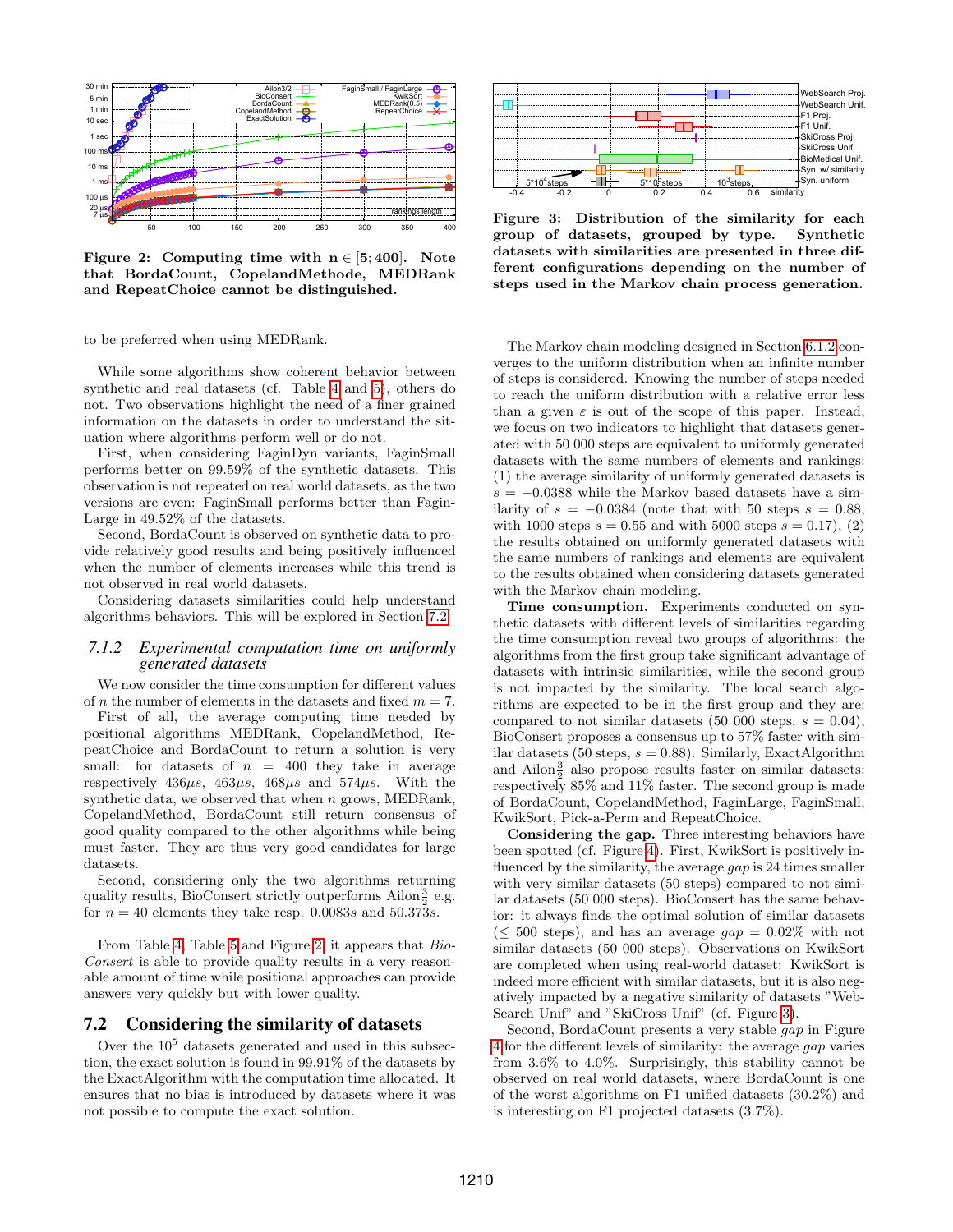

<span id="page-9-0"></span>Figure 4: For synthetic datasets with similarities, gap plotted for different numbers of steps used during the generation (cf. Section [6.1.2\)](#page-6-1).

Third, FaginLarge is negatively influenced by the similarity of the synthetic datasets: the average gap is more than 4.7 times larger with very similar datasets (50 steps) than with not similar datasets (50 000 steps). Again, this observation cannot be confirmed on real world datasets: while FaginSmall performs better than FaginLarge for WebSearch projected datasets which are similar, it is the opposite on F1 Unified datasets which are also similar.

Observations done on BordaCount or FaginDyn with synthetic datasets (cf. Figure [4\)](#page-9-0) and which cannot be repeated on real world data (cf. Table [4](#page-7-1) and Figure [3\)](#page-8-2) highlight clearly that for some algorithms, knowing the size of a dataset and its similarity is still not enough to make an informed choice on whether using or not these algorithms. For this reason, the next section focuses on the influence of the standardization process.

Two approaches particularly benefit from the similarity in term of quality (Figure [4\)](#page-9-0), namely BioConsert and Kwik-Sort, while BioConsert and ExactAlgorithm benefit from similarity in terms of time consumption.

## 7.3 Similarity and Normalization

In Section [7.3.1](#page-9-1) we compare two normalization processes, namely the unification and projection process. In Section [7.3.2](#page-9-2) we study the influence of the unification process on the results produced by the algorithms.

## <span id="page-9-1"></span>*7.3.1 Unifying and projecting real datasets*

When considering a raw dataset with  $m$  rankings where the length of the longest ranking is  $l$ , it can be noticed that the projection process produces a dataset over 0 to l elements while the unification process produces a dataset over l to  $l \times m$  elements.

The F1 datasets are seasons of F1 championship where each ranking is the order of arrival of pilots finishing the race. As done by [\[5\]](#page-11-3), the projection removes  $53.42\% \pm 25.03\%$ of the pilots. Among the removed pilots we find the 1961 vice-champion and the 1970 champion. Those two pilots can clearly be qualified as relevant elements, not to be removed. In average, projected datasets are over  $15.81 \pm 8.53$  elements while unified datasets are over  $38.73 \pm 11.39$  elements.

When considering the WebSearch datasets, the projection removes in average  $98.42\% \pm 0.89\%$  of the elements (procedure followed by [\[5\]](#page-11-3)). Each ranking contains the top 1000 results for a search engine; the projection produces, in average, datasets over  $40 \pm 20$  elements while unified datasets are over  $2\,586 \pm 388$  elements (used in [\[3,](#page-11-13) [31\]](#page-11-11)).



<span id="page-9-3"></span>Figure 5: For unified synthetic datasets with similarities, gap plotted for different numbers of steps used during the generation (cf. Section [6.1.3\)](#page-6-3).

Using a process that takes into account the elements not present in all rankings appears to be a crucial need in real life use cases. Indeed the usually used projection process can remove relevant elements, such as champion in the F1 datasets. Nevertheless the increase of size between projected and unified datasets (there can be from 2.4 to 65 times more elements with unification) should be taken into account.

Having a large difference of size between projected and unified datasets is an indicator of the presence of large unifying buckets. As an example, in the WebSearch datasets, unification buckets have an average size of 1586 elements.

The next subsection studies these possibly large unification buckets in more detail.

#### <span id="page-9-2"></span>*7.3.2 Unification impact on similar data*

The smallest the number of elements input rankings have in common before applying the unification process, the largest the size of unification buckets is expected to be. On unified synthetic datasets with similarities (cf. Section [6.1.3\)](#page-6-3), the average size of buckets of similar datasets (generated with  $10^3$  steps) is 1.52 while it is 6.52 for not similar datasets (generated with  $10^6$  steps). Algorithms are expected to be cleaved into two categories depending on whether or not they consider the cost of untying elements.

We have on the one hand, BioConsert, KwikSort, and MEDRank which consider the importance of untying elements and are expected to be stable in quality, an assumption confirmed in this experimentation (cf. Figure [5\)](#page-9-3).

On the other hand, BordaCount, CopelandMethod, and RepeatChoice are not able to consider the cost of untying elements. They are expected to be dramatically impacted by the unification process which can create a large ending tie. Experimentally they induce 15 times more disagreements with not similar and unified datasets than with similar unified datasets. The variation of quality of results for Borda-Count and CopelandMethod with real world datasets which was not reproducible with synthetic datasets, whether they were similar or not, is now fully reproduced (cf. Figure [5](#page-9-3) vs Figure [4\)](#page-9-0).

FaginDyn variants had behaviors which were not consistent when only taking into account the size and similarity of the datasets (cf. Section [7.2\)](#page-8-0). In this experiment, we clearly observe that the unification process, leading to the creation of a big ending bucket for datasets with no similarities, has a negative impact on FaginSmall. In the present experiment, favoring small buckets when there are large buckets in the input rankings is clearly a disadvantageous choice as shown in Figure [5.](#page-9-3)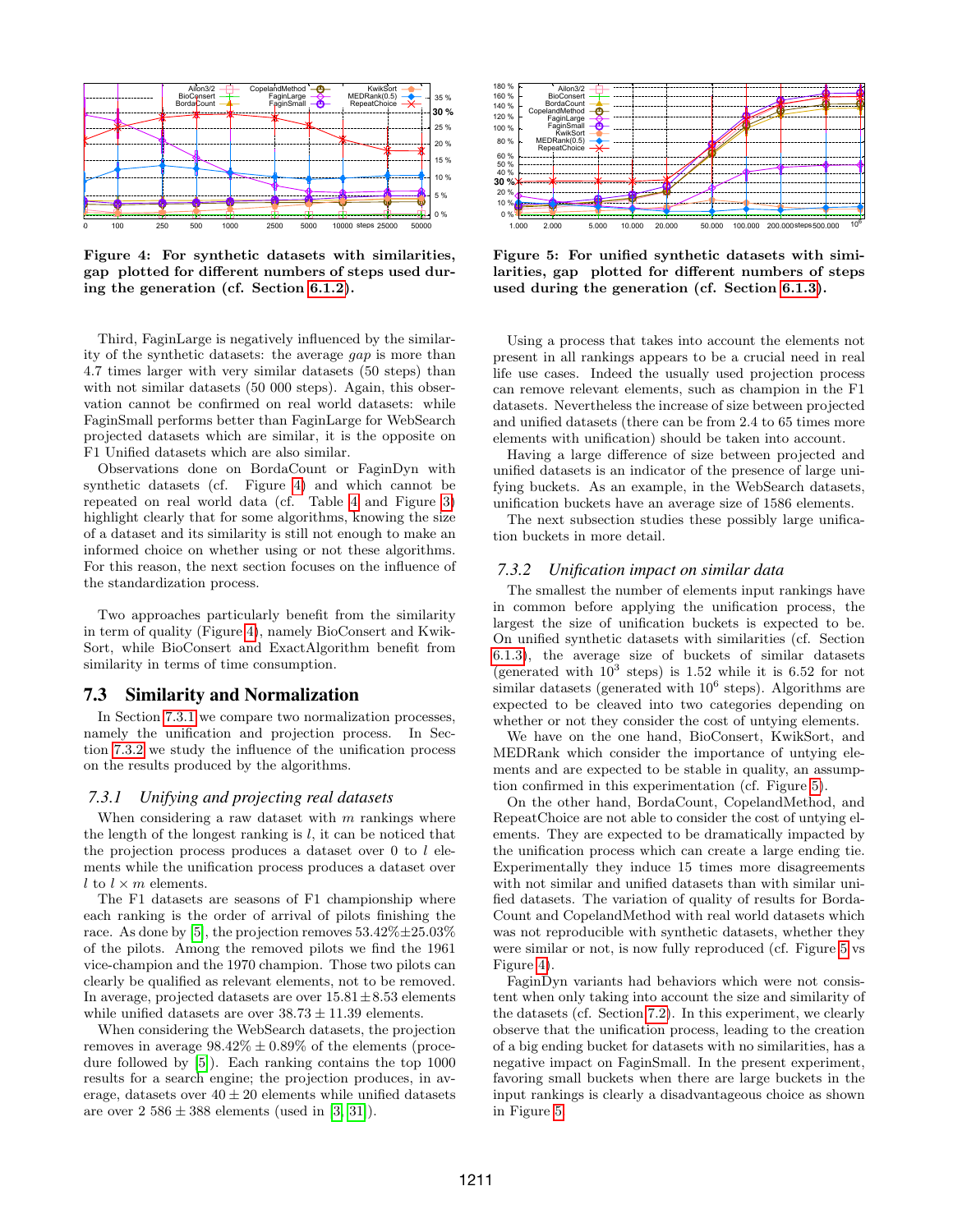On both unified synthetic and unified real world datasets CopelandMethod outperforms BordaCount, and they have the same performance on projected datasets.

The unification process as a standardization causes large ending buckets which are now understood as being the cause of bad performance of BordaCount and FaginSmall. Results obtained on real and synthetic datasets are consistent to each others now that the impact of the standardization process is understood.

## 7.4 Guidance based on known properties

Based on our experiments, we are now able to provide recommendations according to the known properties of the data to deal with, and the desired trade-off between time efficiency and expected quality of the results. Figure [6](#page-10-2) illustrates the choice that could be proposed to the user, it has been generated with 100 uniformly generated datasets of  $m = 7$  rankings over  $n = 35$  elements. Results are representative of other uniformly generated datasets.

As a general outcome, BioConsert appears to be the best approach to follow in a very large number of cases. In extreme situations, some alternatives may be considered.

First, when highest quality results are mandatory and beside the ExactAlgorithm which provides optimal consensus, BioConsert should be favoured. While being reasonably more time consuming than other algorithms, it takes advantage of the similarity of datasets and it is independent of the standardization process applied.

Second, when extremely large datasets are considered (number of elements n>30 000), the implementation of BioConsert with a  $\mathcal{O}(n^2)$  memory complexity can face physical limitation and may additionally take time to propose a consensus. KwikSort is then the best alternative for good quality results, and it is positively influenced by the similarity of datasets (cf. Figure [4\)](#page-9-0).

If time is highly important then BordaCount is to be considered if only a few ties are involved whereas with large ties (possibly obtained by unification process) MEDRank is an excellent candidate.

## 8. CONCLUSION

We have conducted the first large-scale study of algorithms for rank aggregation with ties.

First, we have proposed an Integer Linear Programming algorithm to compute the optimal consensus ranking for the rank aggregation problem in the presence of ties. We have used the results of such exact solution to evaluate other approaches.

Second, we have reviewed the algorithms available in the literature and described which changes were needed in such algorithms to handle ties. We have considered a set of very diverse categories of algorithms which have all been reimplemented in a general framework and experimented both on available real-world and new synthetic datasets. Very importantly, we have been able to identify the data features to be considered to understand the behavior of algorithms (to then be able to guide users), namely, the size, level of similarity and normalization process. A total of 19 000 datasets of 10 to 500 elements are involved in our experiments and are all available at

<http://rank-aggregation-with-ties.lri.fr/datasets/>.

We now discuss future work.



<span id="page-10-2"></span>Figure 6: Computing time and gap achieved by algorithms for uniformly generated dataset of  $m = 7$ rankings over  $n = 35$  elements.

First, the surprising improvement shown by BordaCount and CopelandMethod when increasing the number of element for a fixed amount of ranking is being investigated under a theoretical point of view.

Second, unification and projection processes can be seen as two extreme variants of the same standardization process where the elements belonging to less than  $k$  rankings are removed, and the others are appended into a unification bucket when they are missing. Studying intermediate values of k would allow keeping a reasonable amount of data while ensuring the presence of relevant elements.

Third, considering strategies chaining several algorithms is another line of research to be explored (in the same spirit of [\[10\]](#page-11-22)). In particular, simulated annealing techniques are known to produce high-quality consensus, but are time consuming. Chaining this kind of anytime approach to refine the solution produced by another (less time consuming) algorithm would allow to efficiently produce high-quality consensus.

## 9. ACKNOWLEDGEMENT

This work has partially been done at the Institute of Computational Biology. It has been supported in part by the CNRS PEPS FaSciDo "RankaBio".

Authors would like to thank Ulf Leser for very constructive feedback on this work and reviewers for their helpful comments on the paper.

## 10. REFERENCES

- <span id="page-10-0"></span>[1] N. Ailon. Aggregation of partial rankings, p-ratings and top-m lists. Algorithmica, 57(2):284–300, 2010.
- <span id="page-10-1"></span>[2] N. Ailon, M. Charikar, and A. Newman. Aggregating inconsistent information: ranking and clustering. Journal of the ACM (JACM), 55(5):23, 2008.